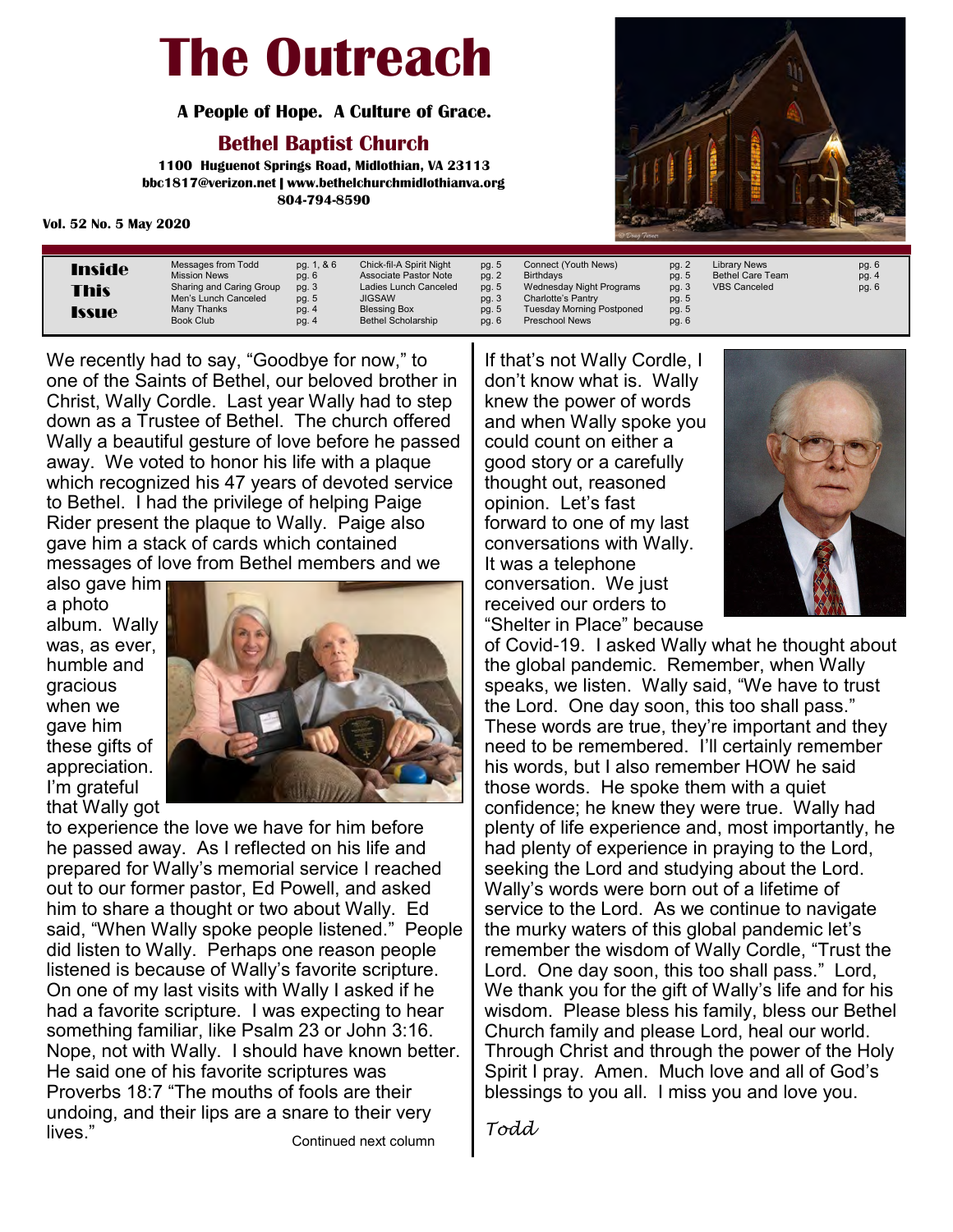

by Lauren Moore

Well, this month, like last, will look drastically different than what we know youth ministry to look like. In this time of social distancing and a stay-at-home order here are a few ways you can continue to connect with the church and be the church!

- 'Show up' for our weekly Zoom on Wednesdays at 7 p.m.
- Stay engaged with my weekly
	- **Texts**
	- Videos
	- **Lessons**
	- **Emails**
- Catch Sunday Service on the church website or youtube.
- Check on an older neighbor or family friend. See if they have an immediate need you can safely and responsibly meet.
- Pull out the church directory and send some snail mail! If you have no idea where your directory is let me know and I'll send you some addresses!
- We have some wildly talented artists in our group so create a piece of art to send to a random address, or not random, to bring someone some unexpected joy.
- FaceTime or give a friend you haven't talked to in a long time a call. You're not the only one feeling a little lonely.

Each of you has already heard me say this, but just in case you forgot, don't let this time go by and then look up and wonder, "What did I even do during those few months?" BE INTENTIONAL! It's so easy to mindlessly let the day go by (after you've finished all your school work, of course  $\circledcirc$ ) and spend your extra time doing nothing. Don't allow that to be you! I'm all for some time to disconnect and check out for a little bit but be accountable for your extra time. It's the perfect time to go deeper in your relationship with Christ. It's the perfect season to lean into the One who is in control. It's the perfect season to start a new spiritual habit (devotion time, reading scripture, praying, listening to worship music, journaling, and so many others). It's the perfect season to read that book your grandma gave you 3 years ago. It's the perfect season to explore God's creation of nature in your backyard. It's the perfect time to reflect on who you are and not focus on who the world tells you to be, amen? You get my point. Take charge of this time and let it change you and draw you closer to God instead of letting it force you into boredom, lack of joy and excitement, and no real change. Remember, you are known by God, seen by God and loved by God in this season too.

*A Note From Your Associate Pastor and Music Minister by Gayle Taylor* 



#### **"The Beauty of Newness"**

*So if anyone is in Christ, there is a new creation: everything old has passed away; see, everything has become new!* (II Corinthians 5:17)

 You may have spent one of the most unusual Easter celebrations in April---you did **not** come to the church building to attend worship services, you did **not** gather in all of your family and extended family to have a dinner, and you did **not** take the children or grandchildren to a church or neighborhood Easter egg hunt. It sounds pretty depressing and negative, right?

But even during these and other current unusual circumstances, I see something new and positive evolving. I see people connecting more frequently. People are calling folks to check on them and to pray with them. People are saying "I miss you and I love you" as they end their conversations. People are finding creative (and sometimes old-fashioned) ways to stay in touch---through Zoom, by texting, through a window or across the yard, or through letters and cards. People are treasuring the time that they have with their loved ones and looking forward to future get-togethers with the ones whom they have not seen. I see a newness in our gratefulness for what we **do** have.

May is the month that we welcome the new flowers that the April showers brought. I think that this month will also reveal a newness and freshness in our appreciation for our faith, our families, and our friends. I would like to pray with you now:

#### Dear Lord,

 We are grateful that you sent your Son to die for us. We believe that Jesus died and rose from the grave. We believe that He lives today in our hearts. He sent the Holy Spirit to be an Advocate for us and to walk with us. Lord, we face trying times and we seek Your comfort and assurance that You will guide us each day. We thank You, Lord, for family and friends and we look forward to gathering with those whom we have not seen in a long while. Finally, Lord, we thank you that you redeemed us to be Your people. You have re-created us as new creatures who radiate the light of Your love. Help us to love You and our neighbor more faithfully (and creatively) each day. Amen!

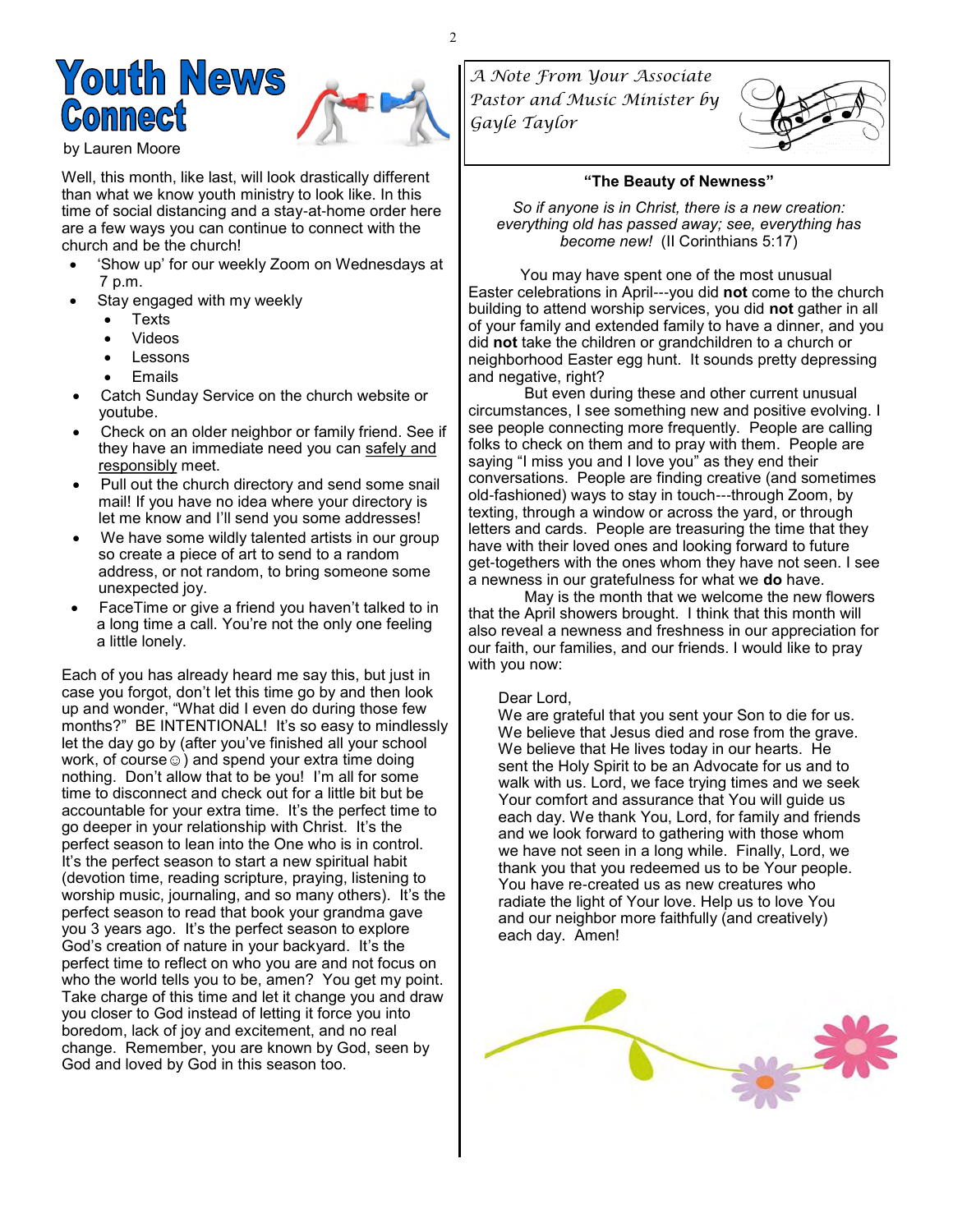

#### **JUST FOR FUN QUIZ by Gayle Taylor**

**How much do you know about Bethel Baptist Church?**

(Answers appear below - most supplied by Bethel's  $200<sup>th</sup>$  written history)

- 1. Who was the first pastor of Bethel Baptist Church?
- 2. In what year was the People of Hope Center constructed?
- 3. What two churches did Bethel help to establish?
- 4. Has any Bethel pastor served at Bethel at two different time periods?
- 5. What symbol is most associated with Bethel Baptist church?
- 6. In what year was the historic sanctuary built?
- 7. From which church did Bethel break in order to create its own church? Why did the congregants break from this church?
- 8. What "scandalous" event did some Bethel members attend in the 1850's that resulted in their dismissal as well as the pastor's decision to resign? What church did these folks form?
- 9. What does the name "Bethel" mean?
- 10. Down the hall from Bethel's church office, a framed banner hangs on the wall. What is its significance?

9. House of God It hung in the sanctuary during WWII to honor 10. servicemen from Bethel and the community.

- 
- Memorial (as it is called now)
- too hard to travel by horse and buggy A ball held at Huguenot Springs Hotel; Winfree 8.
	- Bethlehem Baptist Church; the distance was 7.
		- 1894
		- 5. Fleur-di-lis <del>o</del>fe
		- David Winfree
	- 4. Yes, several: W.S. Bland, Luther Moore, and
		- 9 Mt. Sinai and Winfree
			- 2007 2.
- 1. Benjamin Watkins, a nitre of Powhatan, 1817

**ANSWER KEY**





The library will remain closed for the month of May but it will be open on the

2nd Sunday of each month once our church services start back.

Barbara Bell, Media Director

#### **What's Happening** in Mav Depending on when the

church opens back up!

Everyone loves a story about a big adventure, don't they? The best stories are stories of life change, big dreams, dramatic rescues, and journeys to

far-away places. Those adventure stories are even better when they're true stories! In this 4-week series, we'll follow the true story of the early church. Kids will imagine they are explorers and adventurers as they hear the stories of Saul's conversion, Peter and Cornelius, Peter's escape from prison, and Paul and Barnabas' missionary travels.

## **Wednesday Night Programs in May**

May 6 —Sacred Circle (Zoom)—6:30 p.m. May 13—Sacred Circle (Zoom)—6:30 p.m. May 20—Sacred Circle (Zoom)—6:30 p.m. May 27—Sacred Circle (Zoom)—6:30 p.m.

## **3 Ways to Give at Bethel**

**1. Send a check to our secure mailbox**. The address is: Bethel Baptist Church,1100 Huguenot Springs Rd. Midlothian VA, 23113

**2. Online Giving**: On our Website there is a link to give. Once you click on the link you'll be prompted to give through either your bank account or a credit card. Here's the link for online giving:

[https://www.bethelchurchmidlothianva.org/giving/](https://bbc1817.us7.list-manage.com/track/click?u=24adf057605a86e21a1434386&id=398748ca63&e=0acac2e3d0)

**3. Text Giving**: Simply text the dollar amount you'd like to give to (804) 361-8590 and follow the prompts. You'll be asked to enter a debit card or credit card number. The minimum amount for text giving is \$10. The platform we're using is safe and secure and you'll be given the option of an email receipt at the end of your transaction. As always, we are grateful for your contributions to the church and we thank you for your gifts.

3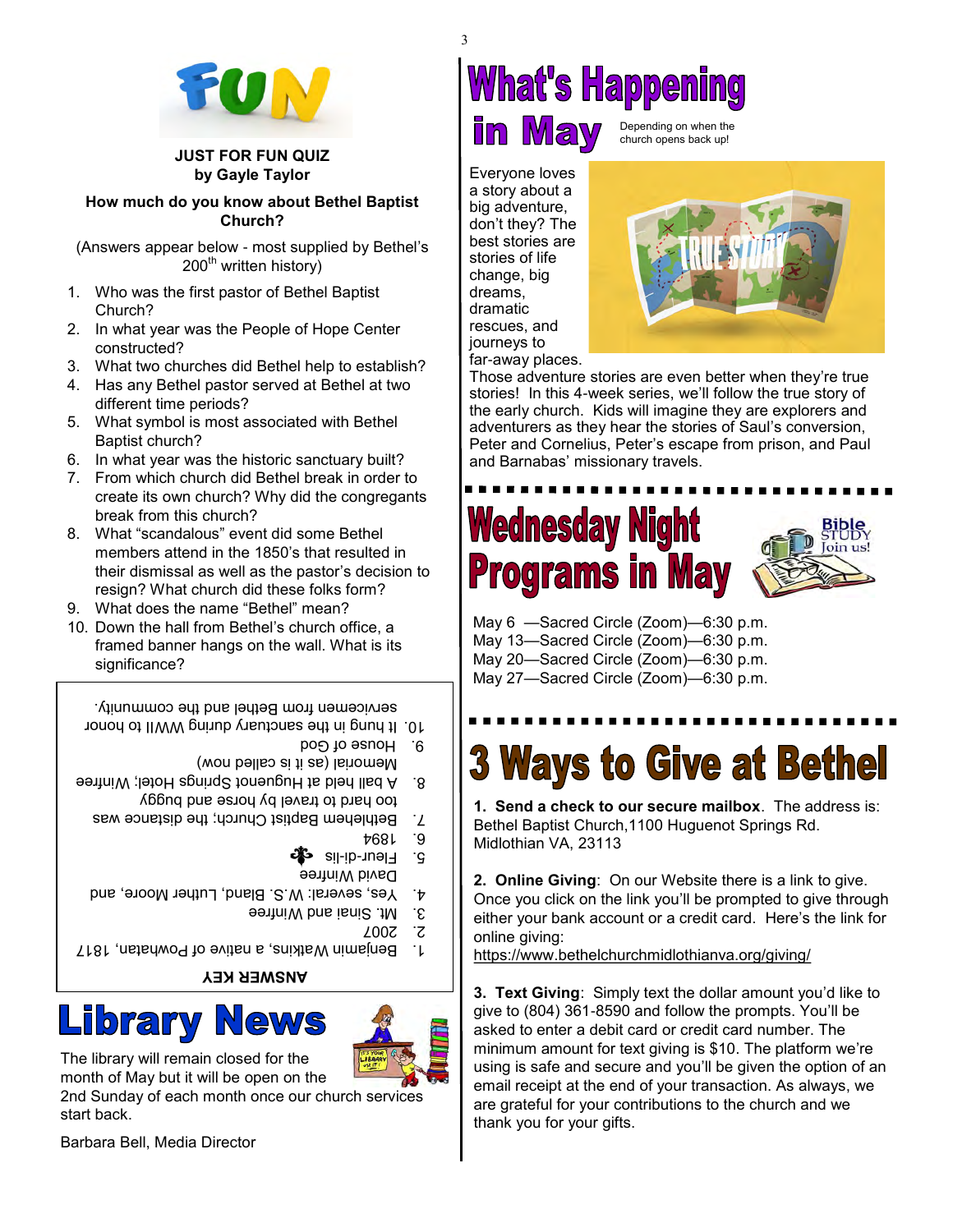#### **Many Thanks**

To My Bethel Family,

Because of this Virus, I will not get to see you again before I move back to Alabama. When I met Chris, I would say I had wavering faith. Chris introduced me to Bethel and changed my whole life. I finally had a family who loved me, faults and all. The church has done so much for us, and hopefully one day, I will be able to pay it forward. Chris kept me straight and together, so I hope you will continue to remember me in prayer for strength and guidance and for healing to begin, because I am having a hard time dealing with the loss of my best friend. Please continue to send me the newsletter and hopefully I will be able to visit some.

God Bless, Stacey Elam 196 Baily Way Hayden, AL 35079

#### Dear Our Bethel Church Family,

----------

We want to thank the Men's Saturday morning breakfast group that came and helped rearrange our garage. Their help was very much appreciated.

Love, Bob and Barbara Hale

Dear Bethel Church Family,

Thank you so much for all the cards, emails, phone calls gifts and gift cards I received for Administrative Professionals Day. You always make me feel special and appreciated and I can't thank you enough.

Blessings, Linda Gardner

## **Book Club, May 3, Online**

The next book club meeting is May 3, at 1 p.m. through Zoom. The group will discuss *Where the Crawdads Sing* by Delia Owens. If you have not attended the book club before, but would like to participate in this discussion, please contact Gayle Taylor at [revgayletaylor18@yahoo.com.](mailto:revgayletaylor18@yahoo.com)



#### **Sharing and Caring at Chick-fil-A**



**Sharing and Caring has been postponed until the Chick-fil-A dining room has re-opened.** For more information, please contact Bruce Bartlam at 804-739-2936.

## **Bethel Care Team**



This is a new day, a new time, a different way to get through our daily lives and there is nothing we can do to move it along except to follow the rules set down for us the best that we can. Who would have ever thought we would not be able to gather in God's house for Easter Sunday, but, sadly, it happened in order for all of us to stay safe. As we watched pastor Todd on Easter morning, I was reminded how we take for granted the little things in life, the things God has blessed us with, music, fellowship, prayers together, sermons from the heart, flowers on the alter. We have taken the blessing of church and being as one for granted, until we couldn't. Let us never forget this time in our lives.

Our special members who are usually visited and showered with a love basket at Easter are still waiting this treat. Not only can I not shop for the goodies, but I can't visit (or I am not supposed too) and I miss them and I am fairly sure they miss our visits and the visits from pastor Todd and their deacon. I have called and chatted with them and tried to keep up with how everyone is doing and they know we will see them as soon as we are allowed. Elaine and Jim Bradley had given so generously some beautiful things to add to the baskets and we appreciate their support and our folks will get them eventually, even if it's the 4th of July.

Lord, bless us as we travel this road, give us the strength to do what is needed when we can, where we can. Hopefully, by the next writing we will be out and about our lives again, Stay well, stay safe,

Shirley Lewis/Team Lead

## **Mother's Day Tidbits**

- Mother's Day is the third most popular holiday in the world, behind only Christmas and Easter.
- According to the Pew Research Center, more phone calls are made on Mother's Day than any other day of the year.
- Approximately 65% of all greeting card sales occur in the last five days before Mother's Day.
- Women purchase 80% of all Mother's Day cards.
- Anna Jarvis is considered the founder of Mother's Day in the United States. She quit her job to focus full-time on persuading politicians, business executives and civic leaders into making the holiday official. On May 8, 1914, President Woodrow Wilson signed a Joint Resolution designating the second Sunday in May as Mother's Day thanks to the persistence of Jarvis. Jarvis never married nor had children of her own.
- Around one-quarter of all flowers purchased throughout the year are purchased for Mother's Day.
- Many of the trademark sweaters that Mr. Rogers wore on his television show, were knitted by his real mother.
- Mother's Day is the busiest day of the year for the restaurant industry with 62% of Americans dining out.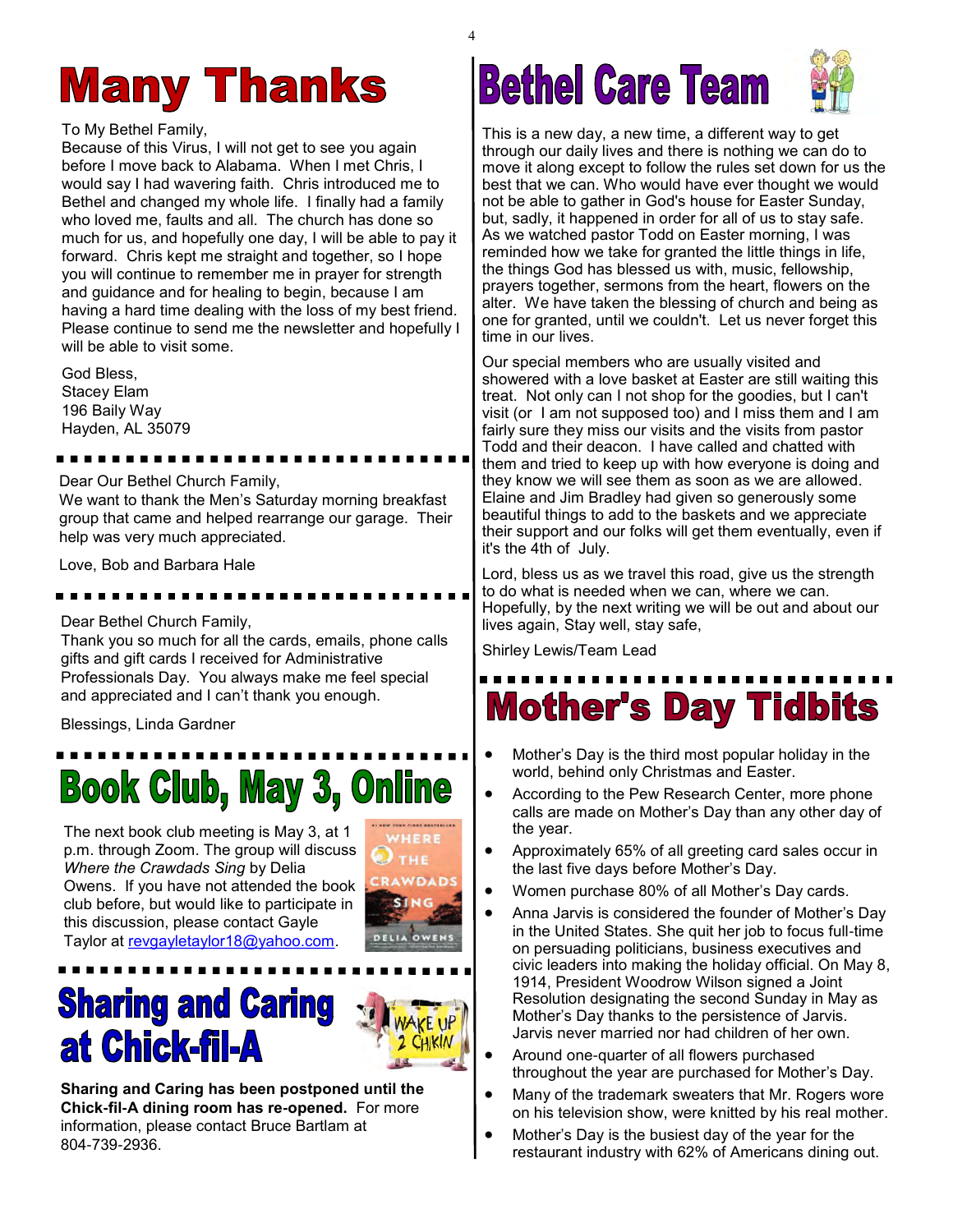

- 1 Kendyl DeCourcy
- 3 Nicholas J. Elam
- 4 Shirley Lewis
- 5 Brenda Stone 9 Bruce Bartlam
- 9 Cindy Spain
- 
- 10 Bubba Herndon
- 12 Dawn Bradbury
- 13 Brittney Currie
- 13 James McGinnis, Jr.
- 14 Jenna Yeager
- 22 Mike Brandon
- 22 Mac Herndon

24 Jessie Keaton 26 Lisa Riley 26 Emily Lewis 28 Alex Johnson

22 Jarrett Mayberry 23 Tammy Stump

- 29 David Grubbs
- 29 Penny Henry
- 30 Chase Brownson
- 30 Sandra Hughes
- 31 Lauren Moore
- 31 Melba Brock

## **Youth Fundraiser Canceled**

The Youth Fundraiser previously advertised for May 3, has been canceled.

# Chick-Rie-& Spirit Night

We will not have the Chick-fil-A fundraiser during the summer months. It will start back up in September. We will let you know the specific start date in the September newsletter.

## **Ladies Lunch Canceled**



Launch

The Ladies Fellowship Lunches have been canceled until further notice due to Covid-19.

## **Men's Lunch Canceled**

The Men's Fellowship lunches have been canceled until further notice due to Covid-19.

# **Tuesday Morning Small Group**

The Tuesday Small Group led by Pat Bartlam has been postponed. We will announce the new dates soon. This study is entitled *"Heaven Can't Wait— Living the Good Life Now"* by Dr. Robert Jeffress and is based on the book of Colossians. If you want to experience the "good life" now while waiting for Heaven, this study is for you. We look forward to the time we will be able to start this group.



#### **Opportunities for:**

 **Mission/Ministry**

5

- Music Ministry/Choir (See Gayle Taylor)
- Adults on Mission (Meets the first Monday of each month at 10 a.m.)
- Charlotte's Pantry (See Brenda Peck)
- Backpack Ministry (See Vera Caniglia)
- Sunday Morning Nursery Ministry (See Lauren Moore)
- Friends of the Homeless (5th Mondays at 8:30 a.m. (See Gayle Rogers)
- AA Meeting every Thursday at 5:30 p.m.
- Puppet Team (See Andrea Hale)
- Media Center (See Barbara Bell)
- Care Team Ministry (See Shirley Lewis)

**Fellowship/Discipleship**

- Men's Fellowship Lunch 1st Thursday of each month at noon (See Bruce Lewis)
- Women's Fellowship Lunch 1st Thursday of each month at noon (See Margaret Gillis)
- Youth Group Meetings every Wednesday night at 6:30 p.m. (See Lauren Moore)
- Bible/Discipleship Study Wednesday evenings at 6:30 p.m. (See Gordon and Shirley Rutland)
- Sunday School Classes 9:30 a.m. each Sunday
- Zumba Thursday evenings at 7 p.m. (See Megan Luck)
- Brotherhood Breakfast (every 5th Sunday)
- JIGSAW children's ministry, every Sunday (See Tina McNeel)
- Children in Action meet every 5th Sunday, during the Sunday School hour. (See Frances Morris)



Collections for the Blessing Box have been stopped for now due to Covid-19. If you would like to give a monetary gift you can go to https://blessingwarriorsrva.com/ and click on the "give now" button.

Blessings, Cindy Luck, RN FCN

## **Charlotte's Pantry Schedule**

**Upcoming pantry schedule:** 

May 13, 5 to 6:30 p.m. May 22, 9 to 11 a.m. June 10, 5 to 6:30 p.m. June 26, 9 to 11 a.m.



If you would like to help on any of these dates, please contact Brenda Peck.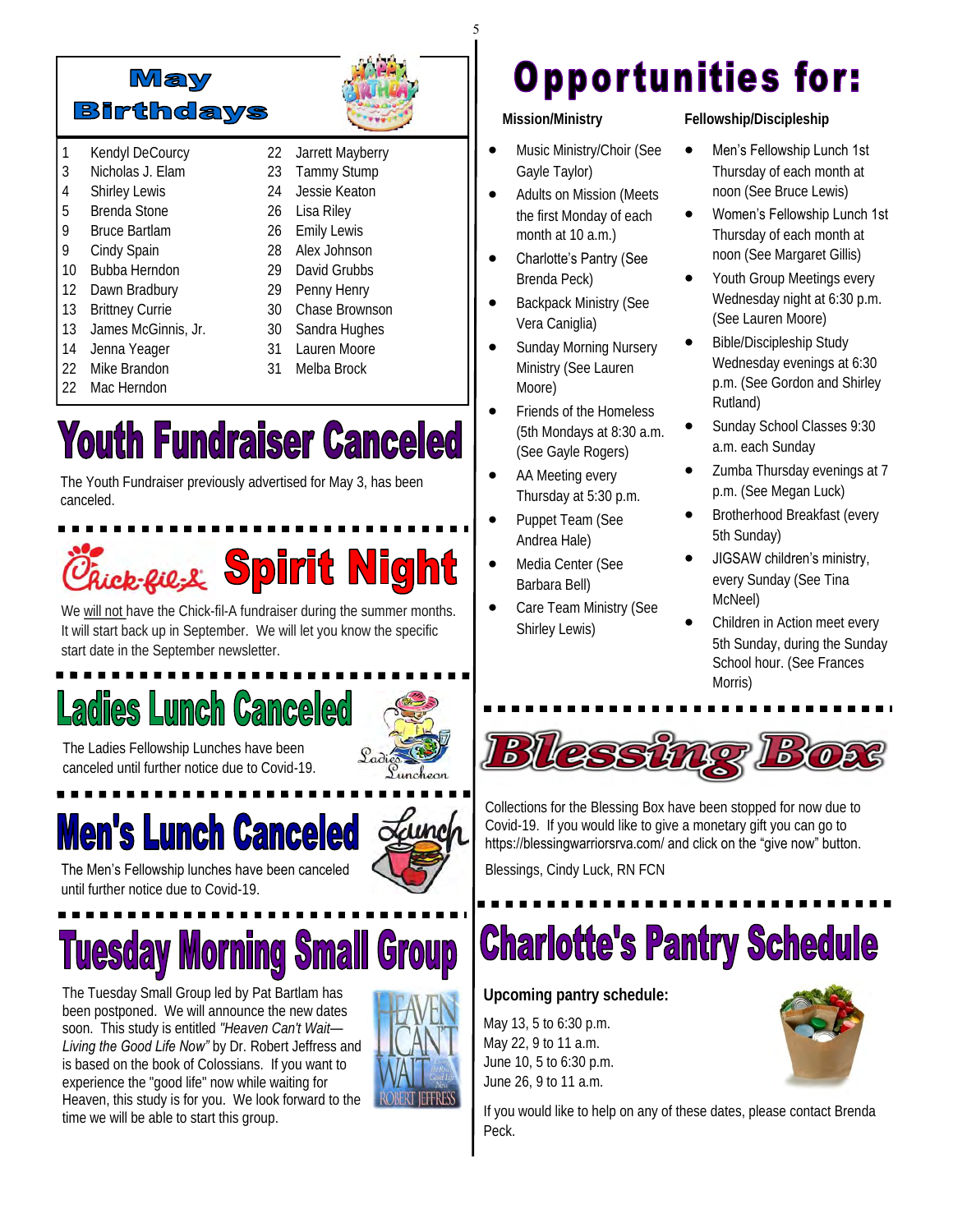

#### By Carter Cosgrove Preschool Director

 Well, I can honestly say this is not how we wanted our school year to end, but it has. Our last day of school was Thursday March  $12^{th}$ . Our teachers and I put our students in their cars and said goodbye not realizing it would be the last time we would be able to see and touch and hug our kids. We were saddened by the loss of our classrooms, our students and our everyday normal because of the Covid -19 situation.

 Since the closing of our preschool, I am happy to say that Spring has sprung and with it a new way of teaching our wonderful students. My teachers and staff have overcome the challenges of not having a traditional preschool and embraced the new way of things. My teachers decided to not be defeated by the Covid -19 situation and continued to do what they love—teach. Thank goodness for email, mail, internet, Youtube and the best thing of all, ZOOM!!!! The 2-year-old class and 3-year-old class have been having virtual class time through Zoom to continue the curriculum until the end of May, while the Pre-K class has been staying in touch through emails and the internet to continue their classes through this month.

 It is sad that we will not get to participate in our annual Preschool Recognition Sunday, or have our graduation for our Pre-K class, we won't be able to do our Zoo trip or end our year with our annual class picnic but our students know how much we love them and care for them and that we as a preschool have made sure that each family knew we were still there for them during this crazy time.

 I would like to thank the church for their continued support of the preschool and for making sure that all the teachers were taken care of during this time. We have felt the love and the prayers you have sent our way. We are all in this together and thank you for making us feel appreciated and needed as well.

 From our preschool family to yours, please stay safe and healthy, please know that you are loved, in our prayers, and most of all, we are here for you!

# **Special Thank You**

I want to extend a heart felt thank you for your support during these tenuous times. Many of you have called, texted or emailed us to let us know you're thinking about the church and praying for our staff. You've also done a great job of praying for each other and checking on one another. I continue to believe that we're going to come though this pandemic stronger and more unified. Let's continue to hold before us the words of Corrie Ten Boom, "Never be afraid to trust an unknown future to a known God." Once again, thank you for your prayers, messages of support, and your continued financial contributions to our church. Please know that they are all very much appreciated and valued. Thank you and may God bless you.

Missions News

by Frances Morris

**Women's Missionary Union Meeting**—WMU will not meet this month, our next meeting will be June 1, at 10 a.m. at Bethel if the restrictions for Covid-19 have been lifted.

**Bethel Preschooler Cards**: If you have signed up to send a card to a preschooler, please be sure to remember his/her birthday and any upcoming holidays.

**Kroger:** Please **register your Kroger card** so Bethel can continue to receive reward points toward Missions. Go to [www.Kroger.com](http://bbc1817.us7.list-manage2.com/track/click?u=24adf057605a86e21a1434386&id=d07875dae2&e=0acac2e3d0) and sign in. Then click on "Community" on tab bar and click on "community Rewards." The church member number is **QW701**. You will still get your points toward gas, Bethel will just get credit for any amounts you spend at Kroger.

## **Vacation Bible School** *<u>Canceled</u>*

Bethel Family,

We wanted to let you know that after careful prayer and deliberation, the painful decision has been made to cancel Vacation Bible School this year. The uncertainty that faces our nation, our community and our church makes planning for future events virtually impossible.



This was not an easy decision because we know how much the church and community look forward to this special time, but we are confident this is the best decision for our volunteers, students and families. Next year we'll be back for another fabulous year and look forward to everyone's involvement with VBS 2021.

We trust the Lord with this and know Romans 8:28 is true. God will somehow work all this together for good for those who love Him.

In Christ, Lauren and Lisa

# **Bethel Scholarship**

Please have your completed application for financial aid from the Bethel Baptist Church Scholarship Fund back by Sunday, May 17, 2020. Applications are available from the church office and the round table at the front entrance to the People of Hope Center. Completed applications can be submitted to Faye Cohen or Linda Gardner. For additional information, please contact Faye Cohen at 804-317-0352.

*Todd*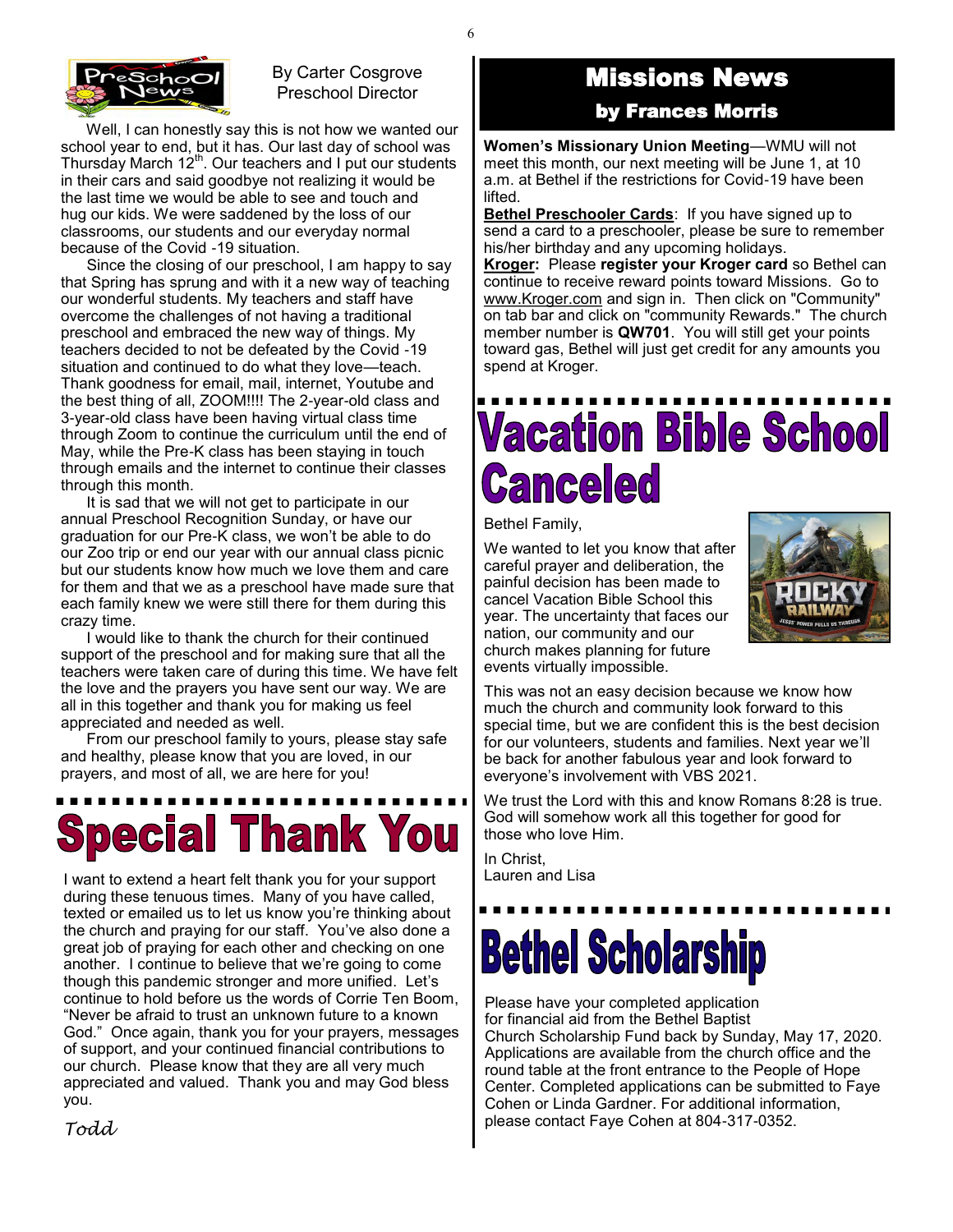| Sun                                                                                                                    | Mon                                                                                                                                              | <b>Tue</b>       | <b>Med</b>                                                                                     | $\frac{1}{2}$                                                                   | Ξ.                           | Sat                        |
|------------------------------------------------------------------------------------------------------------------------|--------------------------------------------------------------------------------------------------------------------------------------------------|------------------|------------------------------------------------------------------------------------------------|---------------------------------------------------------------------------------|------------------------------|----------------------------|
|                                                                                                                        |                                                                                                                                                  |                  |                                                                                                |                                                                                 | ∽                            | $\boldsymbol{\mathcal{L}}$ |
| $\epsilon$                                                                                                             | $\boldsymbol{\mathcal{A}}$                                                                                                                       | S                | $\sim$                                                                                         | $\overline{\phantom{0}}$                                                        | $\infty$                     | $\infty$                   |
| $\begin{array}{l} \rm{Worship} \!-\! 10:30\; am \!-\! 5treaming\\ \rm{Live} \end{array}$<br>Book Club-Zoom-1 pm        | Sharing & Caring Devotional—<br>postponed till further notice<br>WMU—canceled                                                                    |                  | Connect Youth-Zoom-6:30 pm<br>Sacred Circle—Zoom—6:30 pm                                       | Ladies Fellowship L<br>Men's Fellowship L<br>b Lunch canceled<br>Lunch canceled |                              |                            |
| $\overline{\partial}$<br>MOTHER'S DAY                                                                                  |                                                                                                                                                  | $\overline{L}$   | $\tilde{z}$                                                                                    | I4                                                                              | 15                           | $\overline{\rho}$          |
| Worship—10:30 am—Streaming $$\rm{Live}$$                                                                               | Sharing & Caring Devotional—<br>postponed till further notice                                                                                    |                  | Connect Youth-Zoom-6:30 pm<br>Sacred Circle-Zoom-6:30 pm<br>Charlotte's Pantry-5:00 to 6:30 pm |                                                                                 |                              |                            |
| $\overline{1}$                                                                                                         | $\overline{g}$                                                                                                                                   | $\tilde{\delta}$ | $\overline{0}$                                                                                 | $\overline{I}$                                                                  | 22                           | 23                         |
| Worship—10:30 am—Streaming $_{\rm{Live}}$                                                                              | Sharing & Caring Devotional—<br>postponed till further notice                                                                                    |                  | Connect Youth-Zoom-6:30 pm<br>Sacred Circle—Zoom—6:30 pm                                       |                                                                                 | Charlotte's Pantry-9 to11 am |                            |
| Worship—10:30 am—Streaming $$\rm{Live}$<br>$\mathcal{L}4$                                                              | $\begin{array}{l} {\rm Sharing} \ \& \ {\rm Caring} \ {\rm Devational} \ - \\ {\rm postponed} \ {\rm till \ further \ notice} \end{array}$<br>25 | $9\zeta$         | Sacred Circle—Zoom—6:30 pm<br>27                                                               | 88                                                                              | 29                           | $\partial \mathcal{E}$     |
| $\begin{array}{c} \rm{Worship} \!-\! 10\!:\! 30\; am \!-\! \! {\it Streaming} \\ \rm{Live} \end{array}$<br>$\tilde{J}$ |                                                                                                                                                  |                  | Connect Youth-6:30 pm                                                                          |                                                                                 |                              |                            |

# **May 2020**